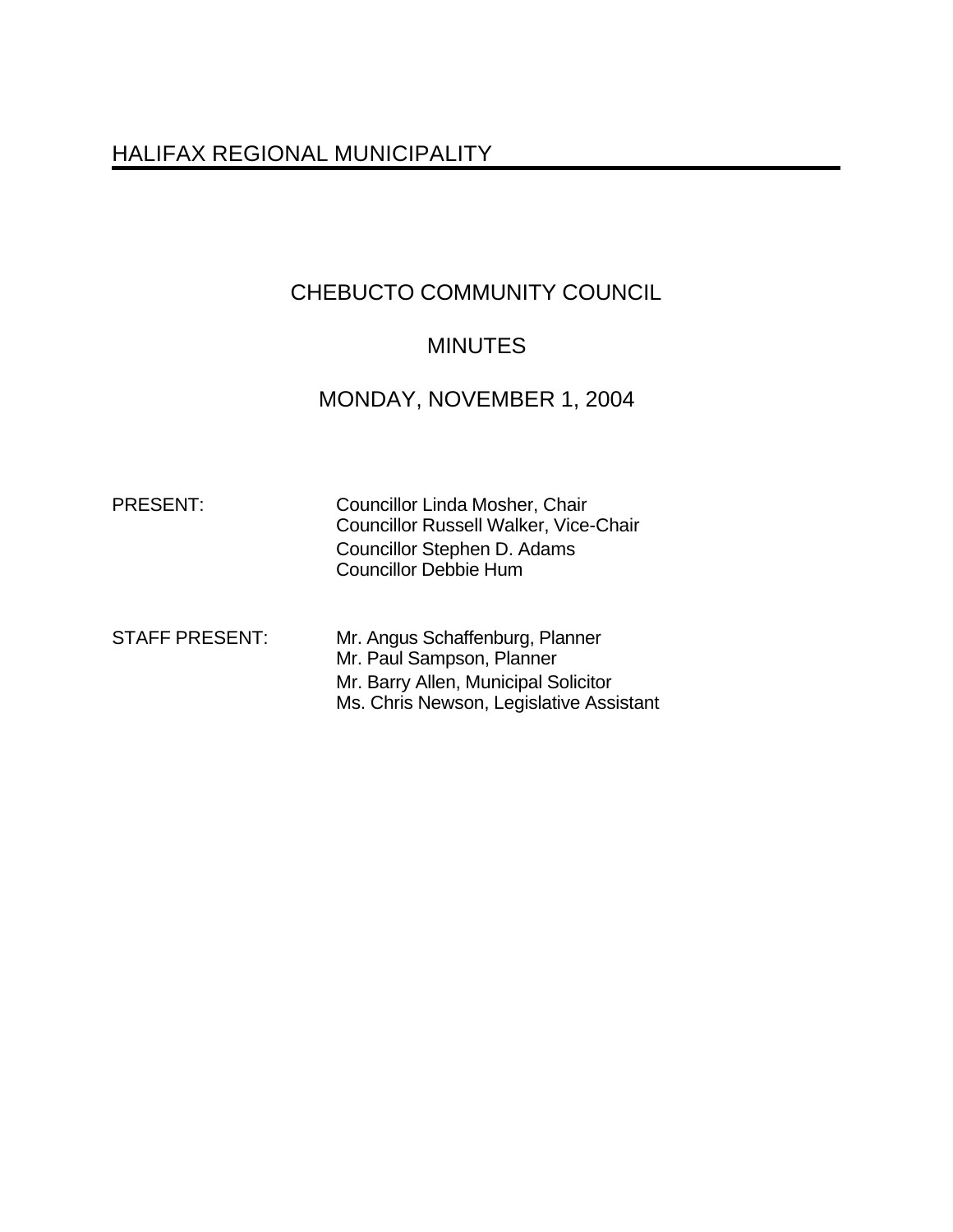# **TABLE OF CONTENTS**

| 1.  |                                                             |                                                                                                                    |  |  |
|-----|-------------------------------------------------------------|--------------------------------------------------------------------------------------------------------------------|--|--|
| 2.  |                                                             |                                                                                                                    |  |  |
|     | 2.1                                                         | Minutes of regular meeting September 13, 2004 and Special Meeting of                                               |  |  |
| 3.  | APPROVAL OF THE ORDER OF BUSINESS AND APPROVAL OF ADDITIONS |                                                                                                                    |  |  |
| 4.  |                                                             |                                                                                                                    |  |  |
|     | 4.1                                                         | 4.1.1<br>4.1.2<br>4.1.3                                                                                            |  |  |
| 5.  |                                                             |                                                                                                                    |  |  |
| 6.  |                                                             |                                                                                                                    |  |  |
| 7.  |                                                             |                                                                                                                    |  |  |
| 8.  |                                                             |                                                                                                                    |  |  |
|     | 8.1                                                         | Case 00691: Application by Clayton Developments to amend the Stage I                                               |  |  |
| 9.  | CORRESPONDENCE, PETITIONS AND DELEGATIONS  8                |                                                                                                                    |  |  |
|     | 9.1<br>9.2<br>9.3                                           |                                                                                                                    |  |  |
| 10. | 10.1<br>10.2<br>10.3                                        | Supplemental Report Case 00633: Rezoning, Lot 3 Crown Drive<br>Proposed Community Council Meeting Schedule 2005  9 |  |  |
| 11. |                                                             |                                                                                                                    |  |  |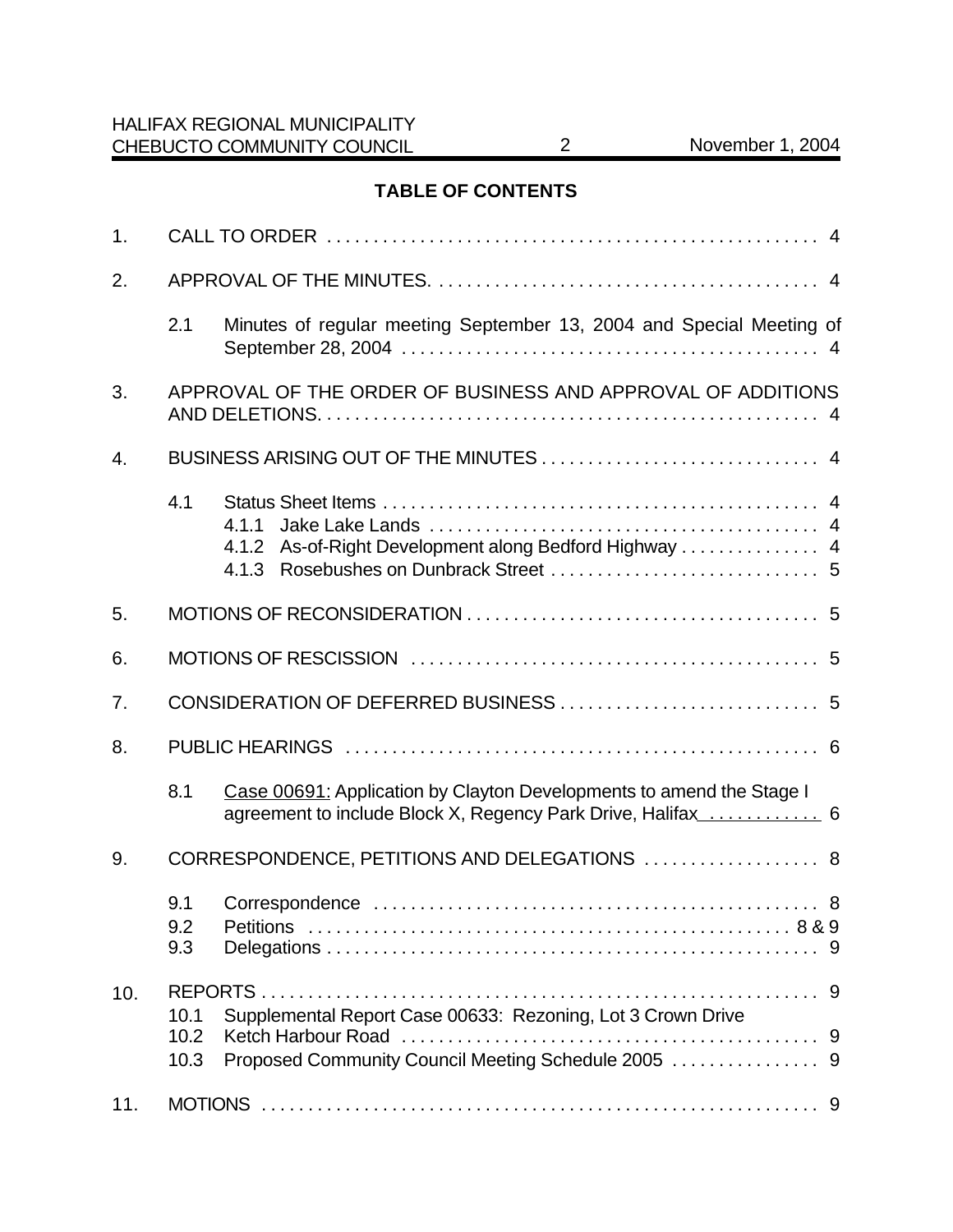| <b>HALIFAX REGIONAL MUNICIPALITY</b><br>CHEBUCTO COMMUNITY COUNCIL | $3 \quad \text{or}$ | November 1, 2004 |
|--------------------------------------------------------------------|---------------------|------------------|
|                                                                    |                     |                  |
|                                                                    |                     |                  |
|                                                                    |                     |                  |
|                                                                    |                     |                  |
|                                                                    |                     |                  |
|                                                                    |                     |                  |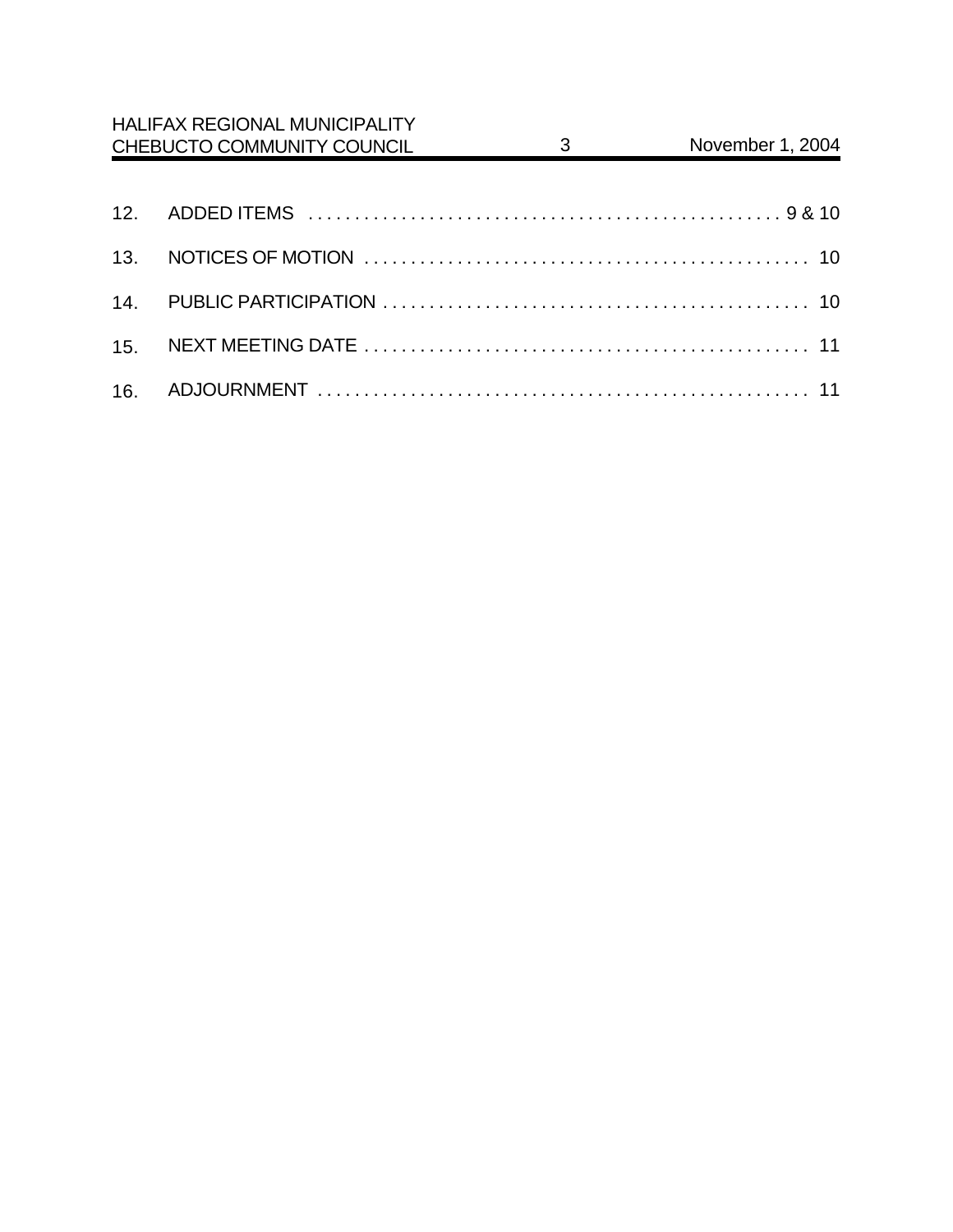## **1. CALL TO ORDER**

The Chair called the meeting to order at 7:03 pm.

## **2. APPROVAL OF THE MINUTES**

2.1 Minutes of regular meeting September 13, 2004 and Special Meeting of September 28, 2004

*Although a motion was made to approve the minutes of the regular meeting of September 13, and special meeting of September 28, 2004 at the November 1, 2004 meeting of Chebucto Community Council, approval of the minutes will be done at the December 6, 2004 meeting as the minutes were not included in the Councillor's package for the Monday, November 1, 2004 meeting.*

# **3. APPROVAL OF THE ORDER OF BUSINESS AND APPROVAL OF ADDITIONS AND DELETIONS**

## **Move:** Item 10.1 Supplemental Report - Case 00633: Rezoning, Lot 3 Crown Drive to Item 7.1 under **CONSIDERATION OF DEFERRED BUSINESS**.

- **Additions:** 12.1 Exit "0" Councillor Walker
	- 12.2 Status of Proposed Sign for Shoppers Drug Mart on Herring Cove Road - Councillor Adams
	- 12.3 Extent of Hurricane Juan Clean-Up within the Districts of Chebucto Community Council - Councillor Hum

# **MOVED BY Councillor Adams, seconded by Councillor Hum that the agenda be approved as amended. MOTION PUT AND PASSED UNANIMOUSLY**.

# **4. BUSINESS ARISING OUT OF THE MINUTES**

# 4.1.1 Jake Lake Lands

Councillor Adams advised the property is Jack Lake and not Jake Lake. Staff have indicated a report will be available for the December meeting. **To remain** on Status Sheet.

#### 4.1.2 As-of-Right Development along Bedford Highway

Councillor Hum advised the report is outstanding and requested for the December meeting. **To remain** on Status Sheet.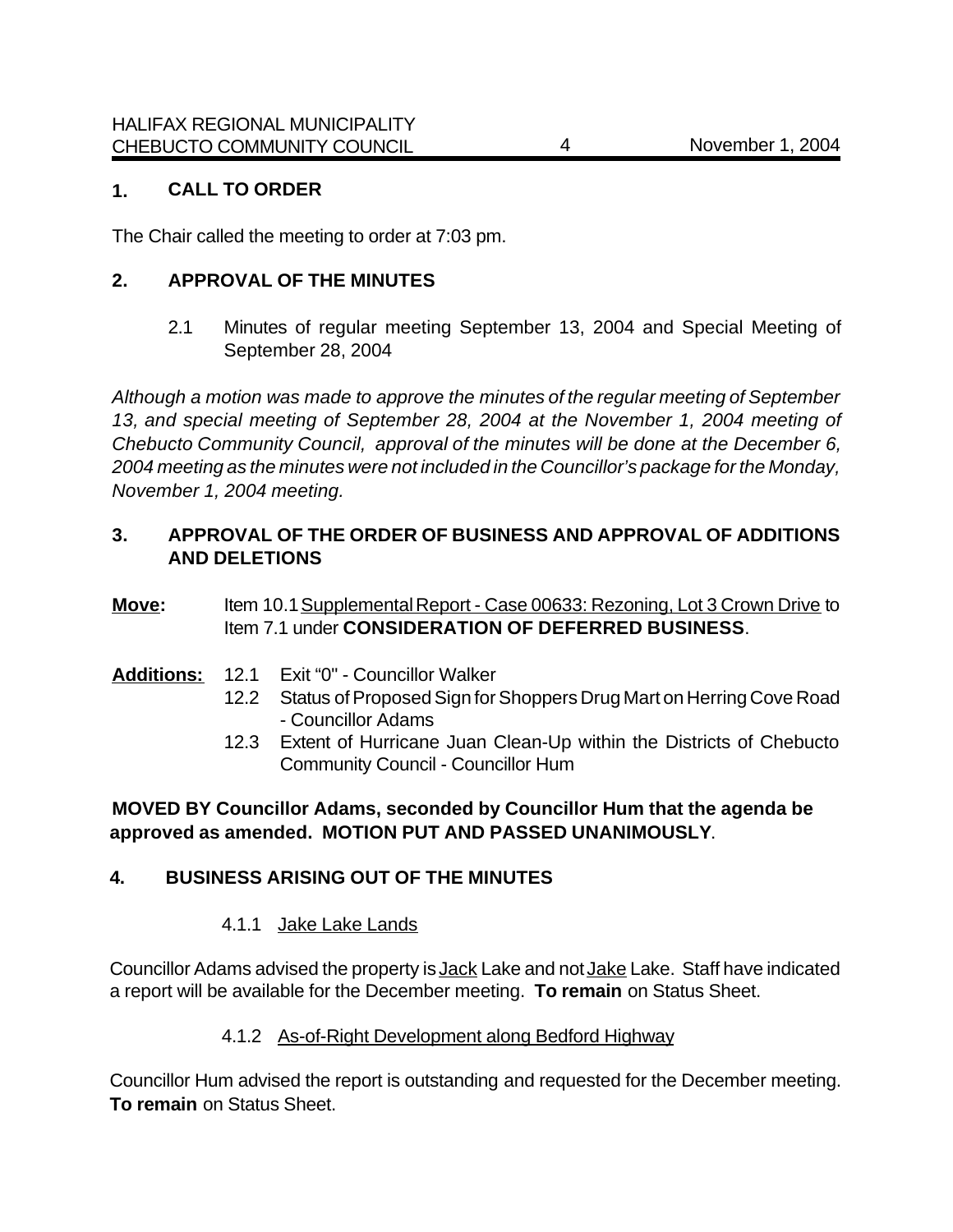## 4.1.3 Rosebushes on Dunbrack Street

Councillors Hum and Walker advised the work (cutting rosebushes along Dunbrack Street) was to be done between September 28<sup>th</sup> to October 12<sup>th</sup>. Residents were advised of this time frame. Unfortunately the work was not done during that period. Councillor Walker explained work was to commence today, Monday, November 1, 2004. He added the area between Radcliffe to Farnham Gate has been done. **To remain** on Status Sheet until work is complete.

# **5. MOTIONS OF RECONSIDERATION - None**

# **6. MOTIONS OF RESCISSION - None**

# **7. CONSIDERATION OF DEFERRED BUSINESS**

# 7.1 Case 00633: Rezoning, Lot 3 Crown Drive

! A Supplemental Staff Report dated October 21, 2004 was before the Committee.

Mr. Paul Sampson, Planner, presented the report.

Mr. Sampson responded to a question concerning pyritic slate advising it is present in areas of Halifax. He explained this issue would be handled at the development stage and a Soils Engineer would have to be engaged by the developer. There has been no such study to date for this development.

Mr. Sampson further responded to a question on policies supporting the status quo explaining the current zoning is R-2P and the policies do allow for rezoning. He added the Objectives and Policies are listed on page 6 of the original report dated June 28, 2004 and staff feel the current zoning is compatible and the proposal does meet the policies as outlined on page 6.

# **MOVED BY Councillor Hum, seconded by Councillor Walker that Chebucto Community Council approve the rezoning of Lot 3 Crown Drive, Halifax (PID # 00299636) from R-2P (General Residential) zone to R-3 (General Residential/Low Rise Apartment) zone, as shown on Map 1 of the Supplemental Report dated October 21, 2004.**

Councillor Mosher commented she is not convinced this application is consistent with the MPS for the area. She added she does not support placing a 12 - 14 unit building at this location.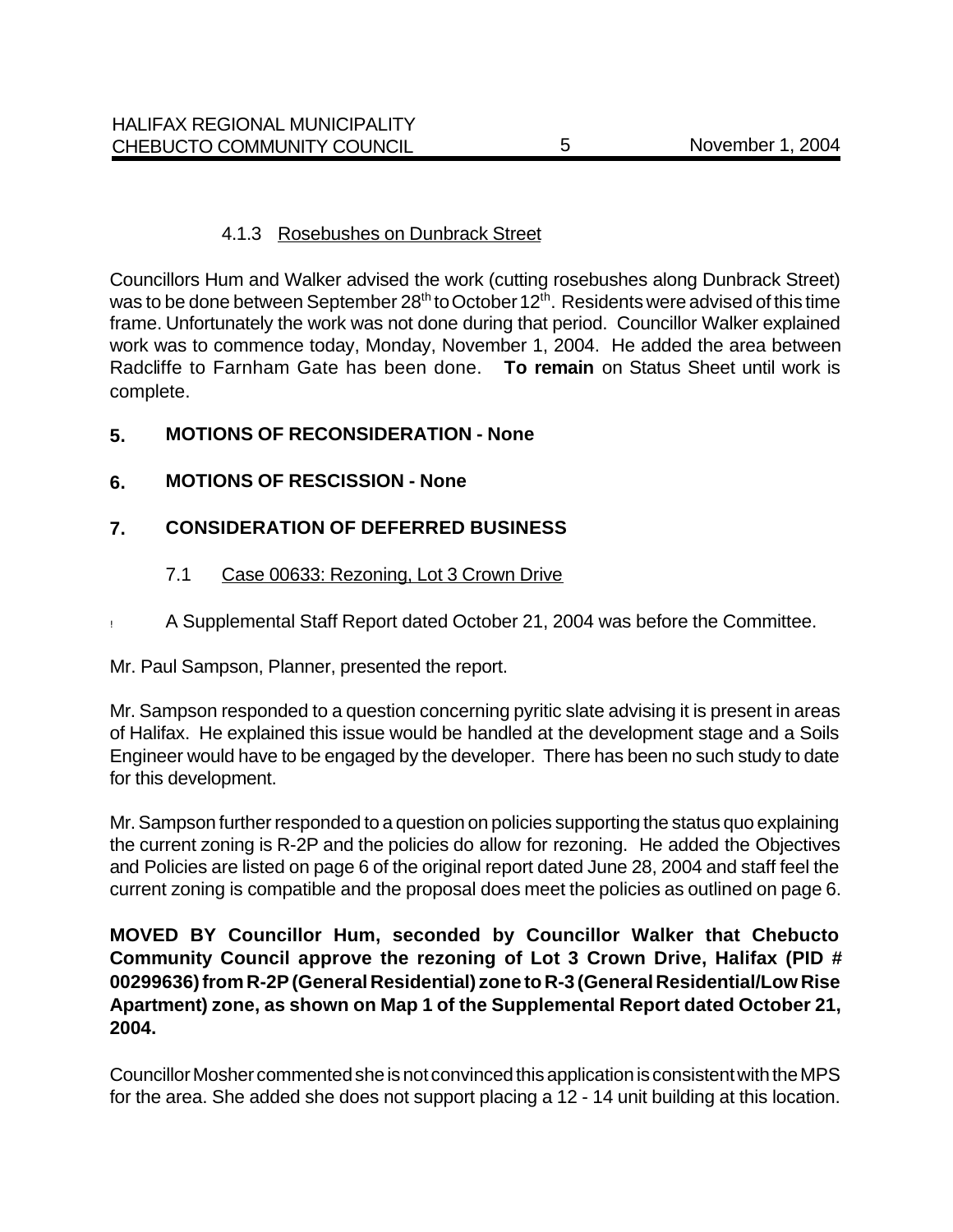| <b>HALIFAX REGIONAL MUNICIPALITY</b> |                  |
|--------------------------------------|------------------|
| CHEBUCTO COMMUNITY COUNCIL           | November 1, 2004 |

She further advised her main reason for not supporting this development is neighbourhood compatibility. Referring to page 3 of the Supplemental Report dated October 21, 2004, Councillor Mosher explained the report only discusses Crown Drive and does not consider Brooke Street (immediately across from the property) or the new development that will have 150 single family homes. She further advised the as-of-right potential is reasonably consistent with the MPS but this proposal is not.

Councillor Mosher advised Councillor Adams was unable to vote on this motion as he was not present for the Public Hearing on September 13, 2004.

## **MOTION PUT AND PASSED.**

#### **8. PUBLIC HEARINGS**

- 8.1 Case 00691: Application by Clayton Developments to amend the Stage I agreement to include Block X, Regency Park Drive, Halifax.
- A staff report dated September 17, 2004 was before the Community council.

Mr. Angus Schaffenburg presented the report.

Councillor Mosher read the guidelines then opened the public hearing calling for any speakers for or against the proposal.

# **PUBLIC SPEAKERS:**

#### **Mr. Chuck Boyd, 114 Regency Park Drive**

- Many residents are frustrated with the lack of vision the city is showing in regards to development.
- The City is in a position to develop a special "jewel" in the heart of Halifax with the Recreation Centre, park land etc. If we continue to ignore options available and continue to allow concrete buildings there will no longer be anything *special*.
- When we purchased in Clayton Park West we were told it would be one of the last developments. We did not realize we would be in the middle of a concrete jungle.
- Regency Park Drive will lack the sense of community that will be created in those areas.
- Apartment dwellers traditionally do not spend a lot of time there, nor do they invest there.
- If you look at other areas of Halifax that started as "high end" developments you will see that they are no longer "high end".
- Many people would like to own a home there and not just rent. Please consider this before you approve more highrise apartment buildings.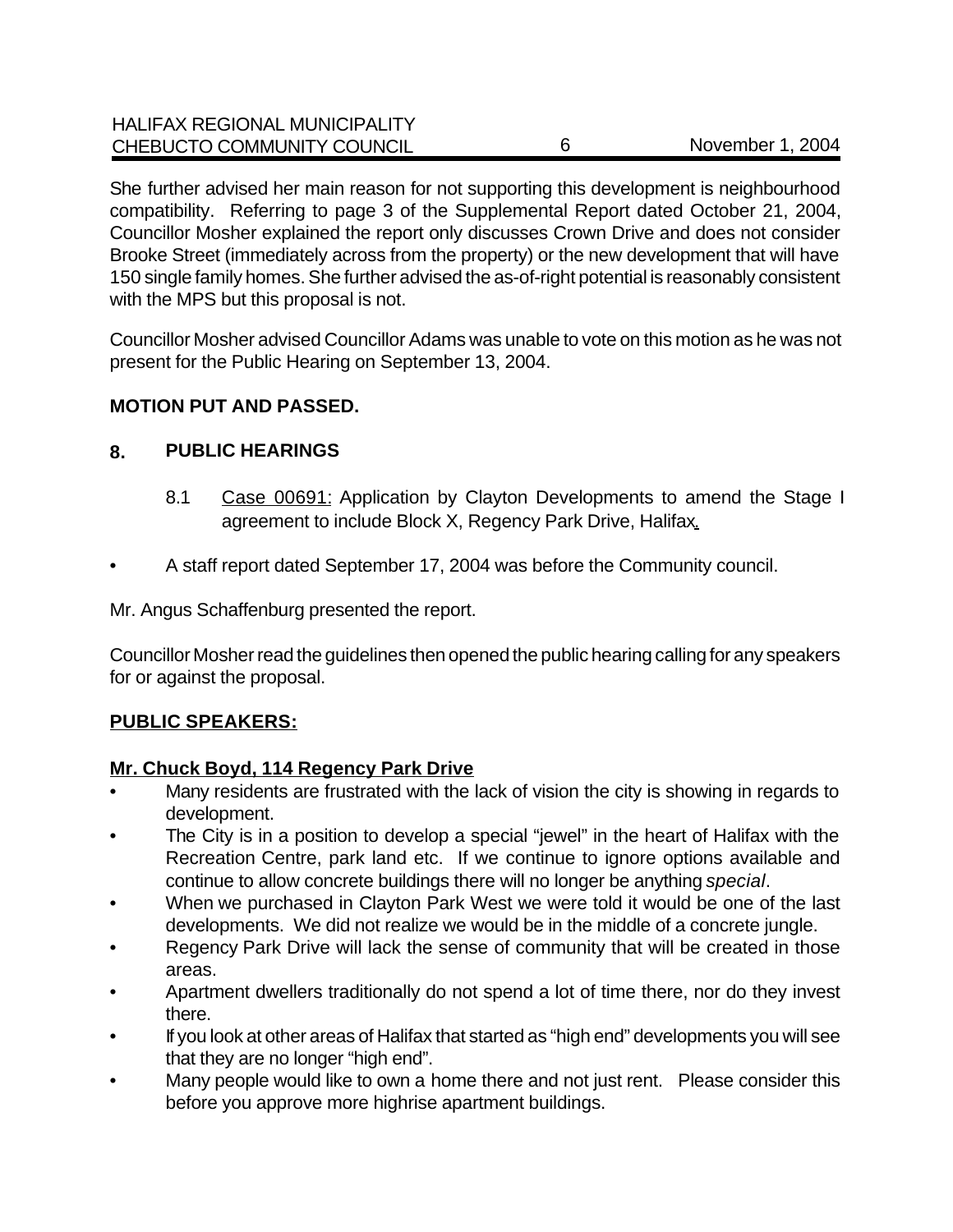# **Mr. Bob Macdonald, 27 Warwick Lane, Clayton Park West.**

- Where does this project fit in the overall Master Plan for Regency Park Drive?
- Timing of the project, how does it fit in with the extension of Regency Park Drive? There are 145 units going in, maybe 300 people, 145 cars at least. This means additional traffic on Lacewood Drive which is already stretched.
- Local trails group were delighted to hear there would be a new Recreation Centre situated there. We are concerned with preserving the green space and the trees in the common.
- Concern expressed with amount of trash at and around the proposed site due to the construction of an apartment building next door. Suspect the trash will end up in the green area in the mainland common.
- We (area residents) want assurance that due diligence will be displayed in construction for this area especially due to it being located right beside the common.
- There should be a Johnny-on-the-spot and a garbage receptacle.

Councillor Mosher requested Mr. Schaffenburg speak to the issue of an overall master plan for the Regency Park Drive area and how this proposal fits in. Mr. Schaffenburg explained the parcel of land is the last parcel to have development and staff is presently preparing a report on development for this area. If the road continues it will join up with the Butler Brothers' land (if that development is approved). Mr. Schaffenburg advised in regards to the time frame for the project, it is unknown at the present time. He advised staff will see to the issue of construction debris.

# **Brian White, 8 Findlay Road, Halifax**

• How does this project fit into the Mainland North Density strategy?

Mr. Schaffenburg responded the overall density for Clayton Park West is within the density that is provided for Mainland North by the Mainland Servicing Strategy done in 1983. Councillor Walker commented single family homes did not meet the density so the buildings are meeting density now (it averages out).

# **Mike Hanusiak, General Manager, Clayton Developments Ltd.**

- Property currently belongs to HRM. We (Clayton Developments) approached Regional Council in January. Regional Council agreed to sell the land in accordance with the design parameters you see this evening.
- In 1995 the land was declared surplus by HRM. Clayton Development acquired additional lands that were surplus and extended Regency Park Drive from Solutions Drive to Thomas Raddall Drive to help construction of the high school. That agreement included building the road (by Clayton Developments). Things have changed over the years.
- Our plan was always to have high density development on Lacewood Drive and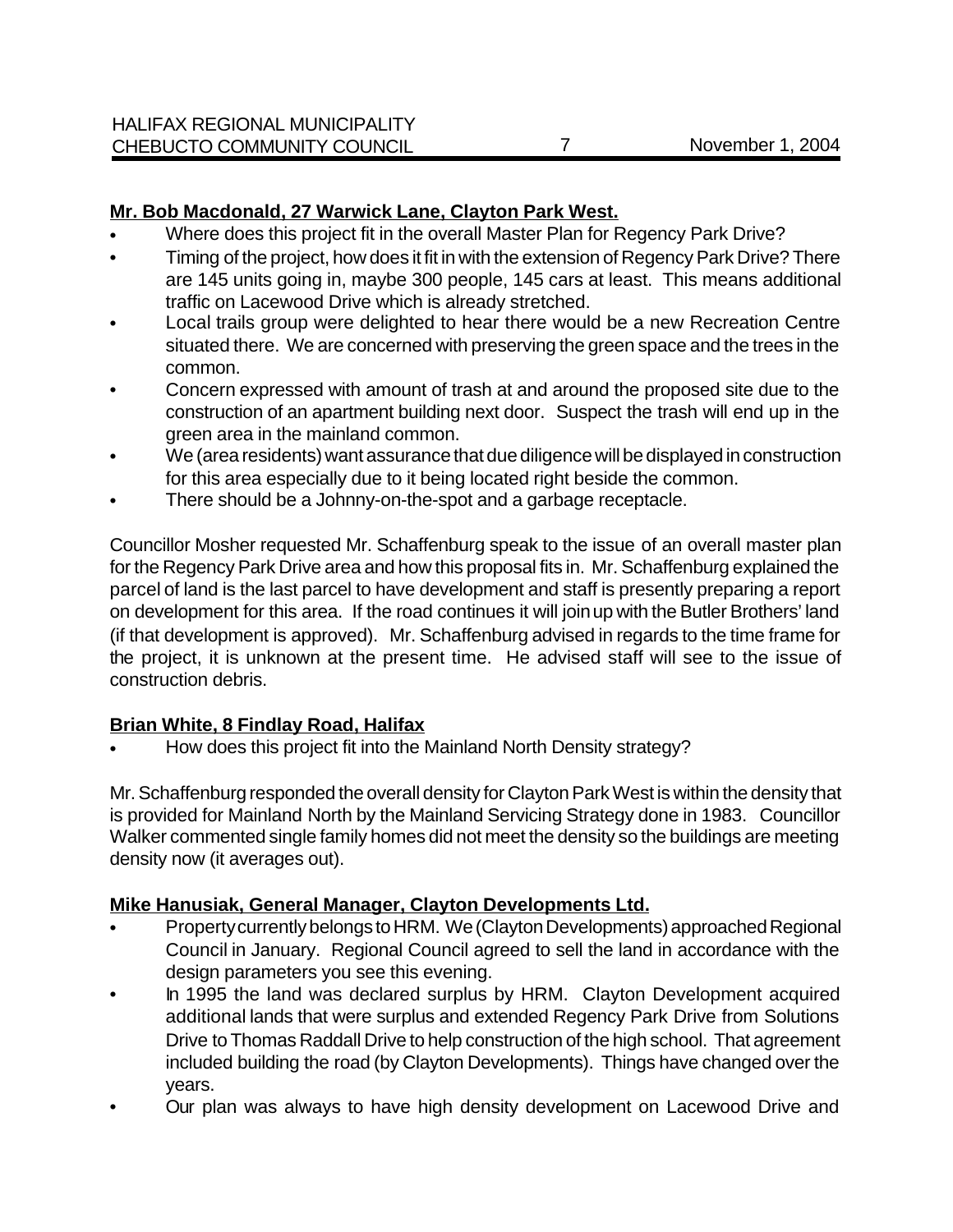Regency Park Drive as it is a collector road (12,000 vehicle trips per day) and capable of accommodating more.

- This project is consistent with the long term vision
- **Request, at the end of public hearing, that this matter be deferred for one month for review with city staff on issue of radio towers and high rise developments.**
- A study is required to determine if Block Z would be negatively impacted by the CJCH tower. We had a study done by CHUM and there is a possibility of impact on the proposed buildings. We did not anticipate this.
- **• Deferral is requested.**

Upon third and final call for speakers and hearing none it was, **MOVED BY Councillor Walker, seconded by Councillor Hum that the public hearing be closed. MOTION PUT AND PASSED UNANIMOUSLY.** 

Councillor Hum requested Mr. Schaffenburg respond to Mr. Boyd's comments/concerns at this time. Mr. Schaffenburg explained those concerns would be addressed as part of the deferral process (supplemental or information report).

**MOVED BY Councillor Hum, seconded by Councillor Walker that the application for approval of the development agreement as set out in Attachment "A" of the staff report dated September 2, 2004 for Stage I be deferred for one month. Further that staff consider and respond to the following concerns expressed by area residents:**

- **1. Too many concrete, high density buildings in the area of Regency Park Drive. A "concrete jungle" is not conducive to creating a sense of community.**
- **2. Concern expressed that other areas of Halifax that started as "HIGH END" apartments are no longer high end and this will happen with Regency Park Drive.**
- **3. Apartment dwellers do not stay in the area as long and will not necessarily invest time and money into the area.**
- **4. There is a great green space and there will be a great recreation centre on Mainland Commons. Many people would like to be able to move closer to this and be able to own their own homes and not just rent.**
- **5. The City is in a unique position to develop a "jewel" in the heart of Halifax with the recreation centre and parkland but if we continue to ignore the options and permit concrete buildings to go up, there will no longer be anything special.**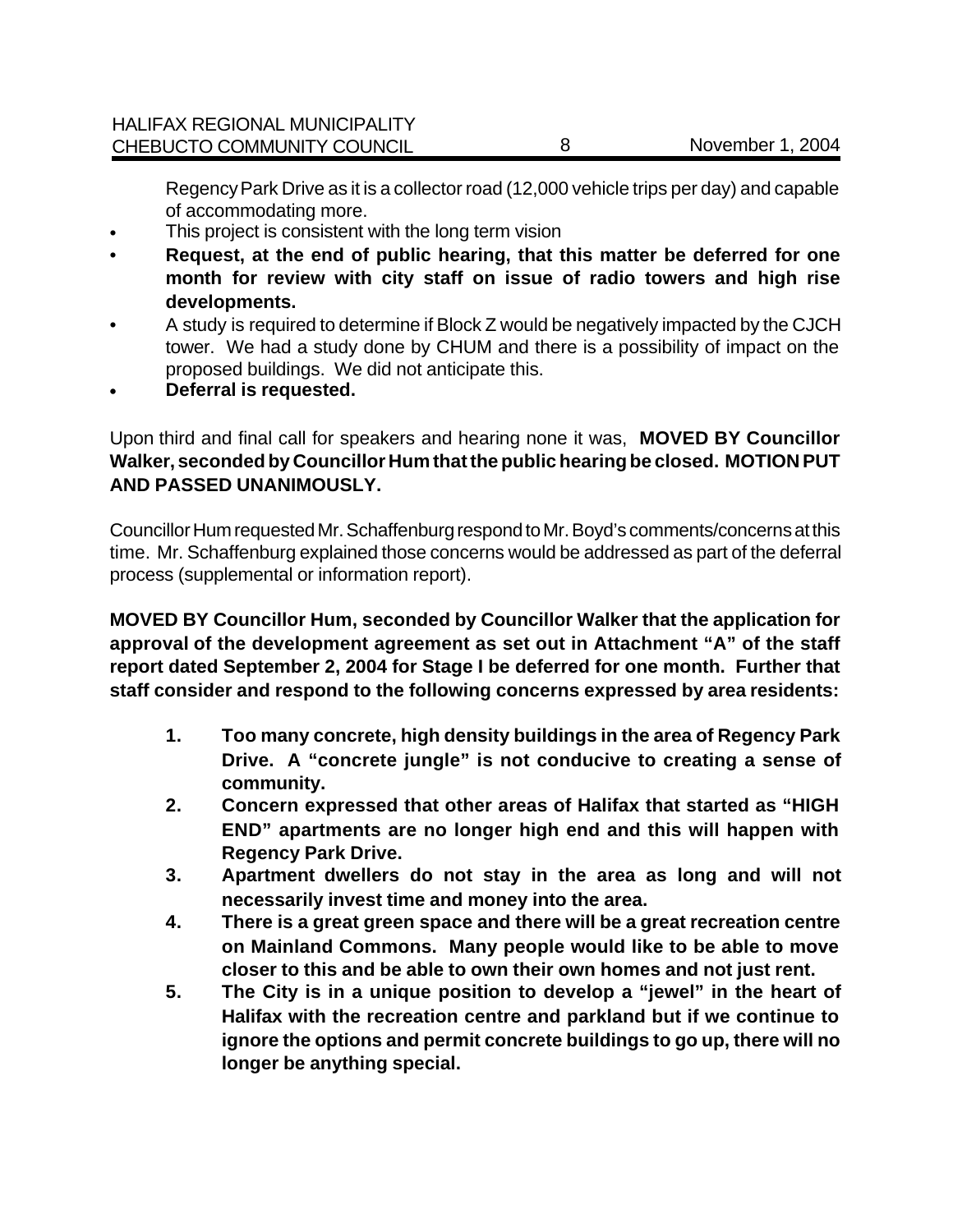#### **MOTION PUT AND PASSED UNANIMOUSLY.**

#### **9. CORRESPONDENCE, PETITIONS AND DELEGATIONS**

- 9.1 Correspondence None
- 9.2 Petitions

#### 9.2.1 Petition from Residents of Simcoe Place

Councillor Walker submitted a petition signed by 30 residents of Simcoe Place regarding a request for enforcement of zoning rules for 16 Simcoe Place. The residents expressed concern that 16 Simcoe Place is being run as a Rooming House.

9.3 Delegations - None

## **10. REPORTS**

10.1 Supplemental Report: Case 00633 - Rezoning, Lot 3 Crown Drive

Dealt with as Item 7.1 CONSIDERATION OF DEFERRED BUSINESS.

#### 10.2 Ketch Harbour Road

Councillor Adams advised this item is **to be removed** as a response was received from the Province which indicated the slurry seal was put on during recent paving to increase the life expectancy of that particular area.

#### 10.3 Proposed Community Council Meeting Schedule 2005

**Deferred** to next meeting.

**11. MOTIONS** - None

# **12. ADDED ITEMS**

12.1 Exit "O"

Councillor Walker advised the Provincial Department of Transportation will begin work on Wednesday, November 3 to replace a sewer line. The work will cause blockage of Exit "0"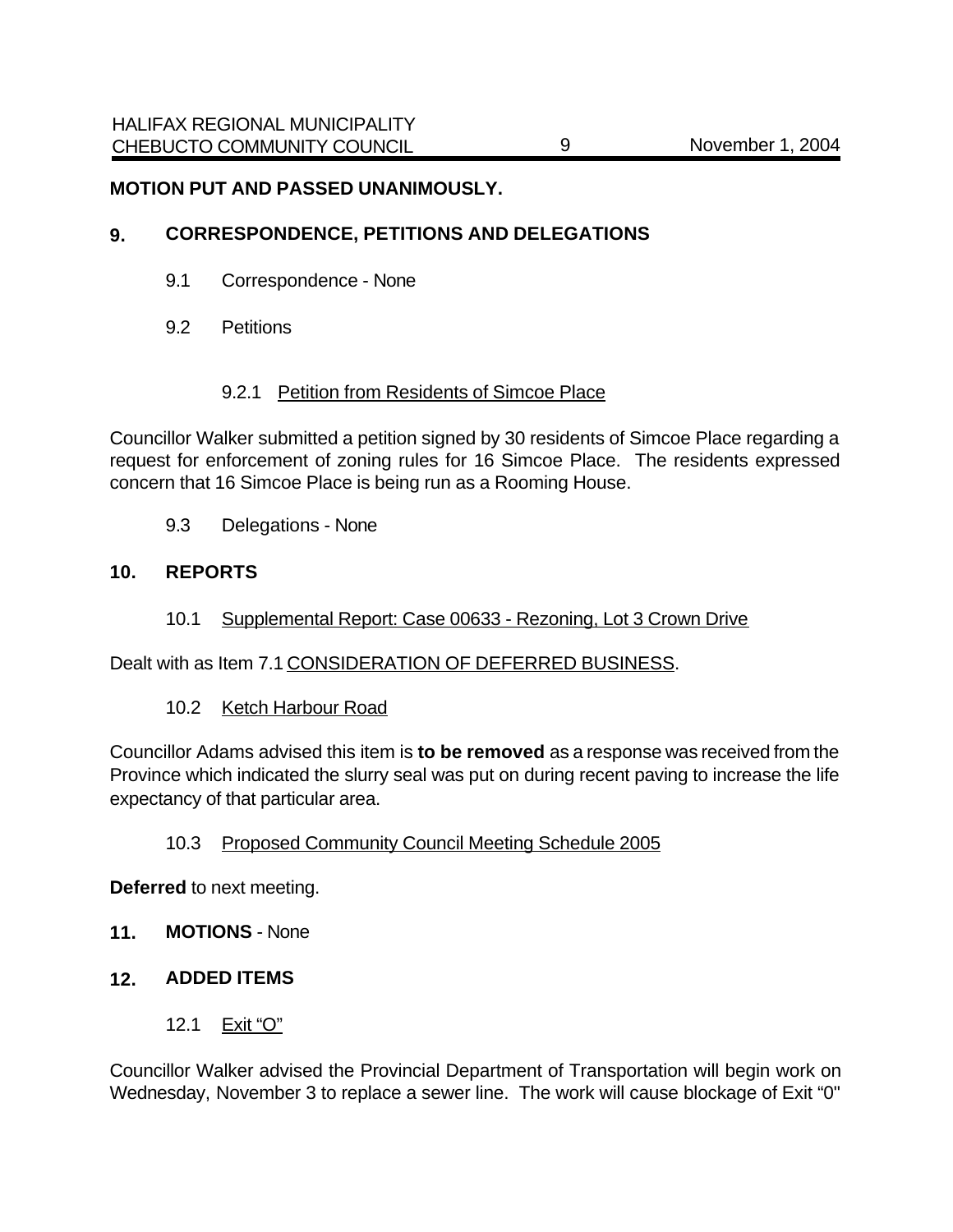from 2:00 am until 12:00 noon.

# 12.2 Proposed Shopper's Drug Mart Sign, Herring Cove Road

Councillor Adams advised Shoppers Drug Mart on Herring Cove Road was not able to erect a sign when they opened due to zoning or size of the sign.

**MOVED BY Councillor Adams, seconded by Councillor Walker that staff provide a status report on the proposed Shoppers Drug Mart sign. Further, that staff indicate what changes would be necessary to allow this particular sign to be erected on this property. MOTION PUT AND PASSED UNANIMOUSLY.**

# 12.3 Hurricane Juan Clean-up for Districts 15, 16, 17 and 18

**MOVED BY Councillor Hum, seconded by Councillor Walker that staff provide a status report on the extent of Hurricane Juan clean-up in Districts 15, 16, 17 and 18 as there are numerous parks, HRM property and wooded areas that still require cleanup. Further, that staff respond to Councillor Adams previous request to engage Boy Scouts and Youth Groups in HRM to participate in the clean-up as a fundraiser for them. MOTION PUT AND PASSED UNANIMOUSLY.**

13. NOTICES OF MOTION - None

# **14. PUBLIC PARTICIPATION**

# **Mary Ann McGarth, Hamshaw Drive**

! HRM staff should consider using property PID #'s in development agreements due to the new recording requirements to be implemented on December 1, 2004 at the Halifax Registry of Deeds. More detail will be required for title searches and the PID #'s would assist in locating the property. Development Agreements filed by HRM are a concern in that the descriptive paragraphs are not detailed enough to allocate them to a specific property.

# **Hiram Tiller, 4 Thackery Close**

- Request for a crosswalk on Radcliffe at the power line (Linear Park). Warrants (the number of people in a crosswalk) have been substantially reduced. The students of Park West School cross there daily. This is the only roadway in Linear park that does not have a crosswalk.
- Local traffic lanes on Highway 102. HRM should contact the Provincial Department of Transportation regarding an assessment of local traffic lanes around the Halifax/Bedford area. There should be a third lane for local traffic so they do not have